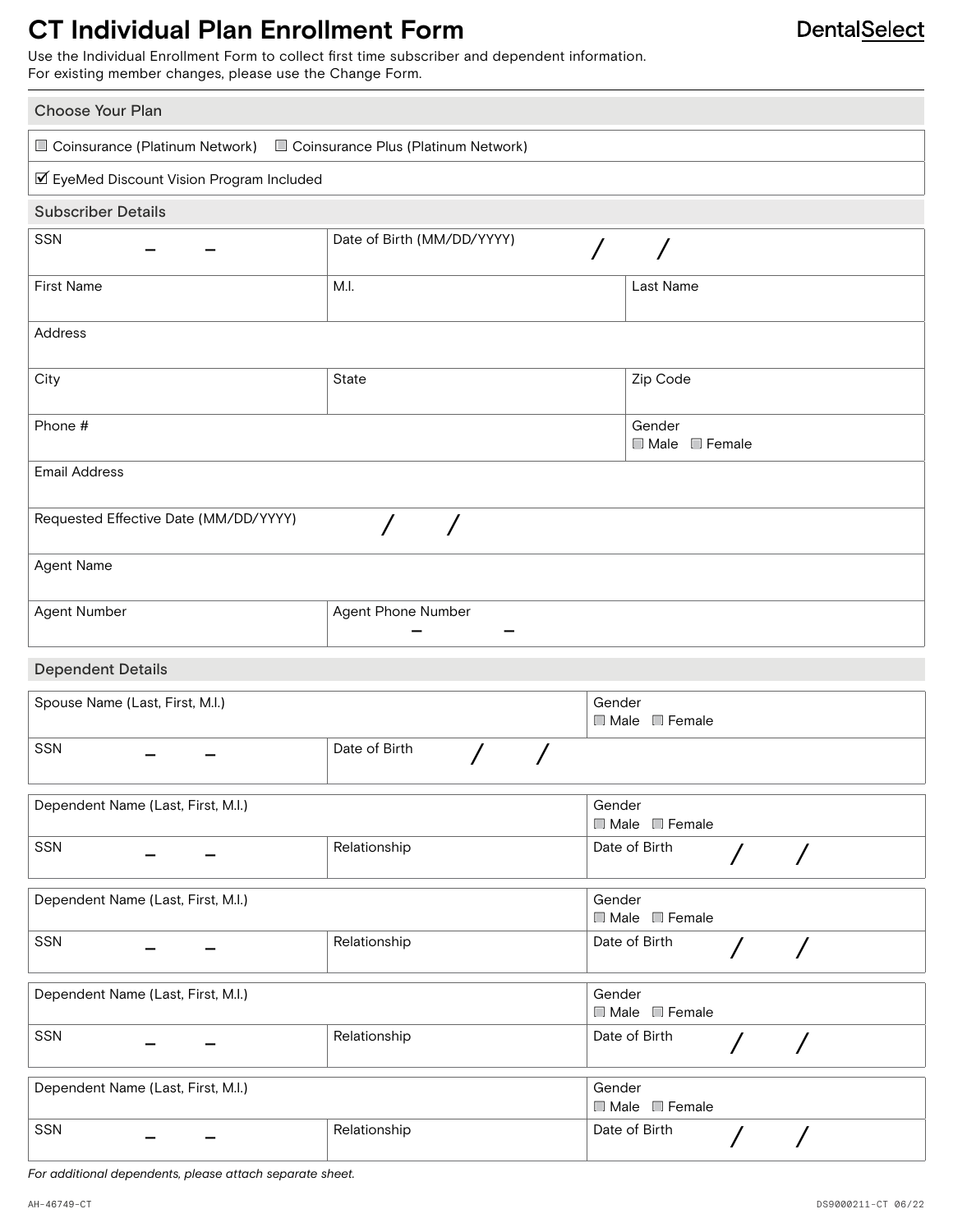| Billing Infomation (Choose either Checking/Savings or Credit Card Payment) |  |  |  |
|----------------------------------------------------------------------------|--|--|--|
|                                                                            |  |  |  |

| <b>Billing Period:</b> | $\Box$ Monthly (Withdrawn on the 15th or next 2 business days)      |  |  |
|------------------------|---------------------------------------------------------------------|--|--|
|                        | Annual (Check or Credit Card)                                       |  |  |
|                        | Is this insurance intended to replace any other accident            |  |  |
|                        | and health insurance presently in force? $\square$ Yes $\square$ No |  |  |

#### Checking or Savings

| □ Checking Account (Include Voided Check) | □ Savings Account (Include Deposit Slip) |
|-------------------------------------------|------------------------------------------|
| Financial Institution:                    |                                          |
| Routing Number:                           |                                          |
| Account Number:                           |                                          |
|                                           |                                          |

### Credit Card Payment

| $\Box$ VISA $\Box$ MASTERCARD      |
|------------------------------------|
| Exp. Date:<br>Account Number: L    |
| Account Holder Name:               |
|                                    |
|                                    |
| Account Holder Signature:<br>Date: |

Authorization of Coverage

**I wish to enroll in the plan I have selected. I authorize and agree to account deduction of the required premium.**

**I have read the statements and answers to the above questions and they are complete and true to the best of my knowledge and belief. All statements are deemed to be representations and not warranties.**

This authorization will appear on my statement as "Dental Select" as authorized by Ameritas Life Insurance Corp. and remain in effect until the financial institution has received and has had reasonable time to act on a written request from me to terminate this agreement. I understand that I can stop a withdrawal by notifying the financial institution, per their cancellation guidelines, before the withdrawal is made. In the event of a withdrawal error, I must promptly notify the financial institution to preserve any rights I may have. Please direct billing inquiries to the policy administrator: Dental Select, 75 W Towne Ridge Parkway, Tower 2, Suite 500, Sandy, UT 84070, as authorized by Ameritas Life Insurance Corp. I have read and understand the statements above pertaining to the billing option. Your cancellation will be effective the first day of the month following the month your written request is received.

### WARNING: IT IS A CRIME TO PROVIDE FALSE OR MISLEADING INFORMATION TO AN INSURER OR ANY OTHER PERSON. PENALTIES INCLUDE IMPRISONMENT AND/OR FINES AND MAY BE GUILTY OF INSURANCE FRAUD AS DETERMINED BY A COURT OF LAW. IN ADDITION, AN INSURER MAY DENY INSURANCE BENEFITS IF FALSE INFORMATION MATERIALLY RELATED TO A CLAIM WAS PROVIDED BY THE APPLICANT.

In the event there are insufficient funds when a draft is charged to my account, I agree to pay \$25 NSF Fee. The 3rd returned check in any 12 month period will result in the immediate cancellation of my policy. Dental Select reserves the right to deny me the ability to be reinstated on any personal Dental Select plan for two years based on NSF or credit card declinations.

Signature: Date: Date: Date: Date: Date: Date: Date: Date: Date: Date: Date: Date: Date: Date: Date: Date: Date: Date: Date: Date: Date: Date: Date: Date: Date: Date: Date: Date: Date: Date: Date: Date: Date: Date: Date: D

*The policy provides limited benefits. Review your policy carefully.*

Please fill out and return this Enrollment Form with your payment to:

Enrollment Department PO Box 26203 Salt Lake City, UT 84126

Phone: 800-999-9789 Fax: 888-998-8711 dentalselect.com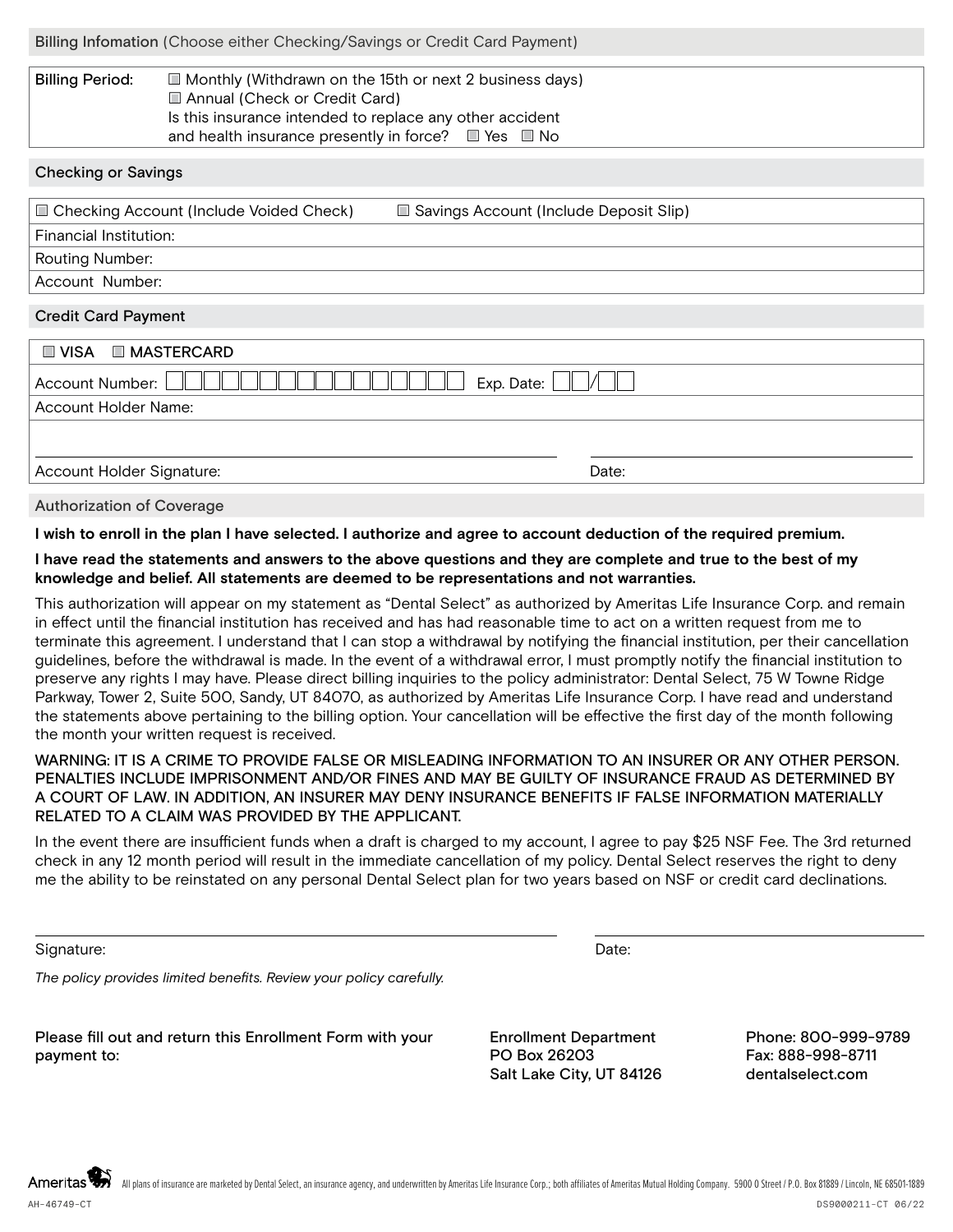### **DentalSelect**

## **Regulatory Notes**

#### Review your policy carefully

In several states, we are required to advise you of the following: Any person who knowingly presents a false or fraudulent claim for payment of a loss or benefit may be guilty of insurance fraud as determined by a court of law and may be subject to fines and criminal penalties, including imprisonment. In addition, insurance benefits may be denied if false information provided by an applicant is materially related to a claim. (State-specific statements below.)

**Alabama:** Any person who knowingly presents a false or fraudulent claim for payment of a loss or benefit or who knowingly presents false information in an application for insurance is guilty of a crime and may be subject to restitution fines or confinement in prison, or any combination thereof.

**Alaska:** A person who knowingly and with intent to injure, defraud, or deceive an insurance company files a claim containing false, incomplete, or misleading information may be prosecuted under state law.

**Arizona:** For your protection Arizona law requires the following statement to appear on this form. Any person who knowingly presents a false or fraudulent claim for payment of a loss is subject to criminal and civil penalties.

**Arkansas:** Any person who knowingly presents a false or fraudulent claim for payment of a loss or benefit or knowingly presents false information in an application for insurance is guilty of a crime and may be subject to fines and confinement in prison.

**California:** For your protection California law requires the following to appear on this form: Any person who knowingly presents false or fraudulent claim for the payment of a loss is guilty of a crime and may be subject to fines and confinement in state prison. California law prohibits an HIV test from being required or used by health insurance companies as a condition of obtaining health insurance coverage. For policies issued, amended, delivered, or renewed in California, dependent coverage includes individuals who are registered domestic partners and their dependents.

**No Cost Language Services.** You can get an interpreter and have documents read to you in your language. For help, call us at the number listed on your ID card or 877-233-3797. For more help call the CA Dept. of Insurance at 800-927-4357.

**Servicios de idiomas sin costo.** Puede obtener un intérprete y que le lean los documentos en español. Para obtener ayuda, llámenos al número que fi gura en su tarjeta de identifi cación o al 877-233-2797. Para obtener más ayuda, llame al Departamento de Seguros de CA al 800- 927-4357.

**Colorado:** It is unlawful to knowingly provide false, incomplete, or misleading facts or information to an insurance company for the purpose of defrauding or attempting to defraud the company. Penalties may include imprisonment, fines, denial of insurance and civil damages. Any insurance company or agent of an insurance company who knowingly provides false, incomplete, or misleading facts or information to a policyholder or claimant for the purpose of defrauding or attempting to defraud the policyholder or claimant with regard to a settlement or award payable from insurance proceeds shall be reported to the Colorado division of insurance within the department of regulatory agencies.

**Delaware:** Any person who knowingly, and with intent to injure, defraud or deceive any insurer, files a statement of claim containing any false, incomplete or misleading information is guilty of a felony.

**District of Columbia:** WARNING: It is a crime to provide false or misleading information to an insurer for the purpose of defrauding the insurer or any other person. Penalties include imprisonment and/or fines. In addition, an insurer may deny insurance benefits if false information materially related to a claim was provided by the applicant. Individuals may be charged a one-time application fee that will not exceed \$35. Billing fees will be applied on a per bill basis and may be reduced for bills paid on an automatic basis (credit card, bank withdraw, etc.) This billing fee will not exceed \$8 per bill.

**Florida:** Any person who knowingly, and with intent to injure, defraud or deceive any insurer files a statement of claim or an application containing any false, incomplete, or misleading information is guilty of a felony of the third degree.

**Georgia:** Any person who, with intent to defraud or knowing that he is facilitating a fraud against insurer, submits an application or files a claim containing a false or deceptive statement may have violated state law. **Idaho:** Any person who knowingly, and with intent to defraud or deceive any insurance company, files a statement or claim containing any false, incomplete, or misleading information is guilty of a felony.

**Indiana:** A person who knowingly, and with intent to defraud an insurer files a statement of claim containing any false, incomplete, or misleading information commits a felony.

**Kentucky:** Any person who knowingly and with intent to defraud any insurance company or other person files a statement of claim containing any materially false information or conceals, for the purpose of misleading, information concerning any fact material thereto commits a fraudulent insurance act, which is a crime.

**Louisiana:** Any person who knowingly presents a false or fraudulent claim for payment of a loss or benefit or knowingly presents false information in an application for insurance is guilty of a crime and may be subject to fines and confinement in prison.

**Maine:** It is a crime to knowingly provide false, incomplete or misleading information to an insurance company for the purpose of defrauding the company. Penalties may include imprisonment, fines, or a denial of insurance benefits.

**Maryland:** Any person who knowingly or willfully presents a false or fraudulent claim for payment of a loss or benefit or who knowingly or willfully presents false information in an application for insurance is guilty of a crime and may be subject to fines and confinement in prison.

**Massachusetts:** This policy may be subject to waiting periods and limitations. Please refer to your Policy. This Policy is renewable at Your option unless: (1) Your Renewal Premium is not received before the Grace Period ends; (2) We refuse to renew all Policies of this form in Your state of residence; or (3) Subject to the termination provisions provided herein. No refusal of renewal will affect an existing claim.

**Minnesota:** A person who files a claim with intent to defraud or helps commit a fraud against an insurer is guilty of a crime.

**Nebraska:** Any person who, with intent to defraud or knowing that he is facilitating a fraud against insurer, submits an application or files a claim containing a false or deceptive statement may have violated state law. **New Hampshire:** Any person who with a purpose to injure, defraud, or deceive any insurance company, files a statement of claim containing any false, incomplete, or misleading information is subject to prosecution and punishment for insurance fraud, as provided by RSA 638.20

**New Jersey:** Any person who knowingly files a statement of claim containing any false or misleading information is subject to criminal and civil penalties. **New Mexico:** Any person who knowingly presents a false or fraudulent claim for payment of a loss or benefit or knowingly presents false information in an application for insurance is guilty of a crime and may be subject to civil fines and criminal penalties. **This type of plan is NOT considered "minimum essential coverage" under the Affordable Care Act and therefore does not satisfy the individual mandate that you have health insurance coverage. If you do not have other health insurance coverage, you may be subject to a federal tax penalty.**

**New York:** Any person who knowingly and with intent to defraud any insurance company or other person files an application for insurance or statement of claim containing any materially false information, or conceals for the purpose of misleading, information concerning any fact material thereto, commits a fraudulent insurance act, which is a crime, and shall also be subject to a civil penalty not to exceed five thousand dollars and the stated value of the claim for each such violation.

**North Carolina:** After 2 years from the date of issue or reinstatement of this policy, no misstatements made by the applicant in the application shall be used to void the policy or deny a claim for loss commencing after the expiration of such 2 year period.

**Ohio:** Any person who, with intent to defraud or knowing that he is facilitating a fraud against an insurer, submits an application or files a claim containing a false or deceptive statement is guilty of insurance fraud.

**Oklahoma:** WARNING: Any person who knowingly, and with intent to injure, defraud or deceive any insurer, makes any claim for the proceeds of an insurance policy containing any false, incomplete or misleading information is guilty of a felony.

**Oregon:** Any person who, with intent to defraud or knowing that he is facilitating a fraud against insurer, submits an application or files a claim containing a false or deceptive statement may have violated state law. **Pennsylvania:** Any person who knowingly and with intent to defraud any insurance company or other person files an application for insurance or